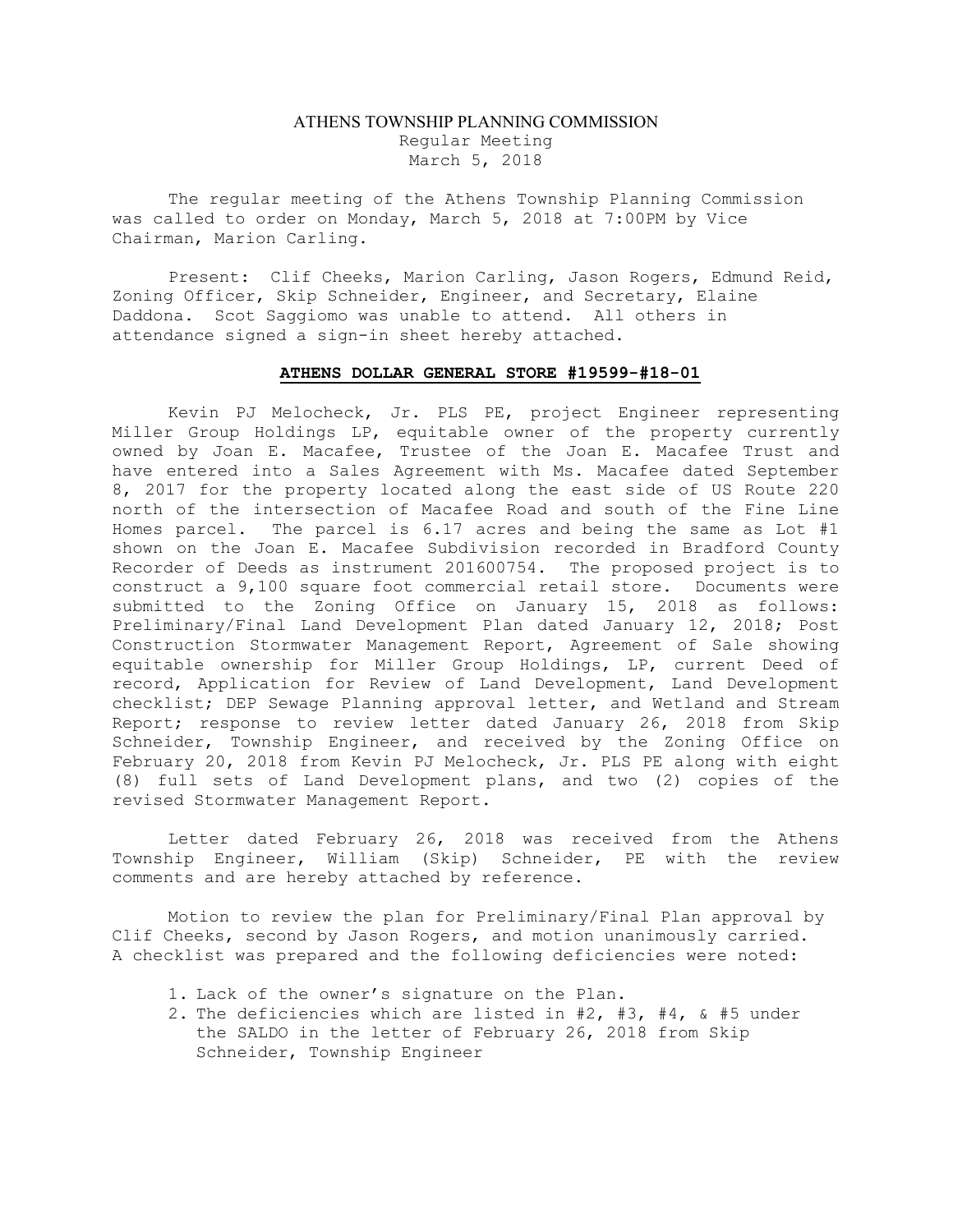Page 2 ATHENS TWP. PLANNING COMM'N March 5, 2018

> NOTE: General Comment #2 in letter from Skip Schneider is recommended.

Motion to recommend Preliminary/Final plan approval to the Supervisors at their meeting to be held on March 28, 2018 at 7:00PM, contingent on resolution of the deficiencies, by Jason Rogers, second by Clif Cheeks, and motion unanimously carried.

## SAYRE USED AUTO SALES, LLC #17-02

 Andrew Harding of AJH Design was present for and on behalf of Tariq Awan who is the applicant for a land development located at 2477 Elmira Street. Mr. Harding was representing Attorney Timothy Gourley PE of Dietz-Gourley Consulting LLC. The applicant was not present and no Power of Attorney has been submitted by the applicant. The formal review for the application for this land development had been postponed previously by Attorney Gourley by the Planning Commission on June 5, 2017 due to Deed corrections which needed to be made. Requests for extensions to complete a formal review had been granted by the Athens Township Board of Supervisors addressed in the letter of Attorney John Thompson, Township Solicitor, dated February 9, 2018 to Attorney Gourley for one (1) final sixty-day (60) day extension for submission of the revisions to the Land Development Plan.

 Skip Schneider submitted his letter dated January 30, 2018 for review of the submission of revised documents and response letter of Attorney Gourley, hereby attached by reference.

 Due to the fact that there was no Power of Attorney submitted and the applicant was not present, the Planning Commission explained to Mr. Harding that they could not proceed with the review. The Board requested that a letter to this effect be sent to the applicant.

 Motion by Clif Cheeks to accept the Minutes of February 5, 2018 as read, second by Jason Rogers, and motion carried.

 The Planning Commission received a letter of resignation from Ronald Reagan dated February 8, 2018 and the Board of Supervisors accepted the resignation with regret on February 12, 2018. The Planning Commission thanks Ron for his many years of valuable service to the Planning Commission.